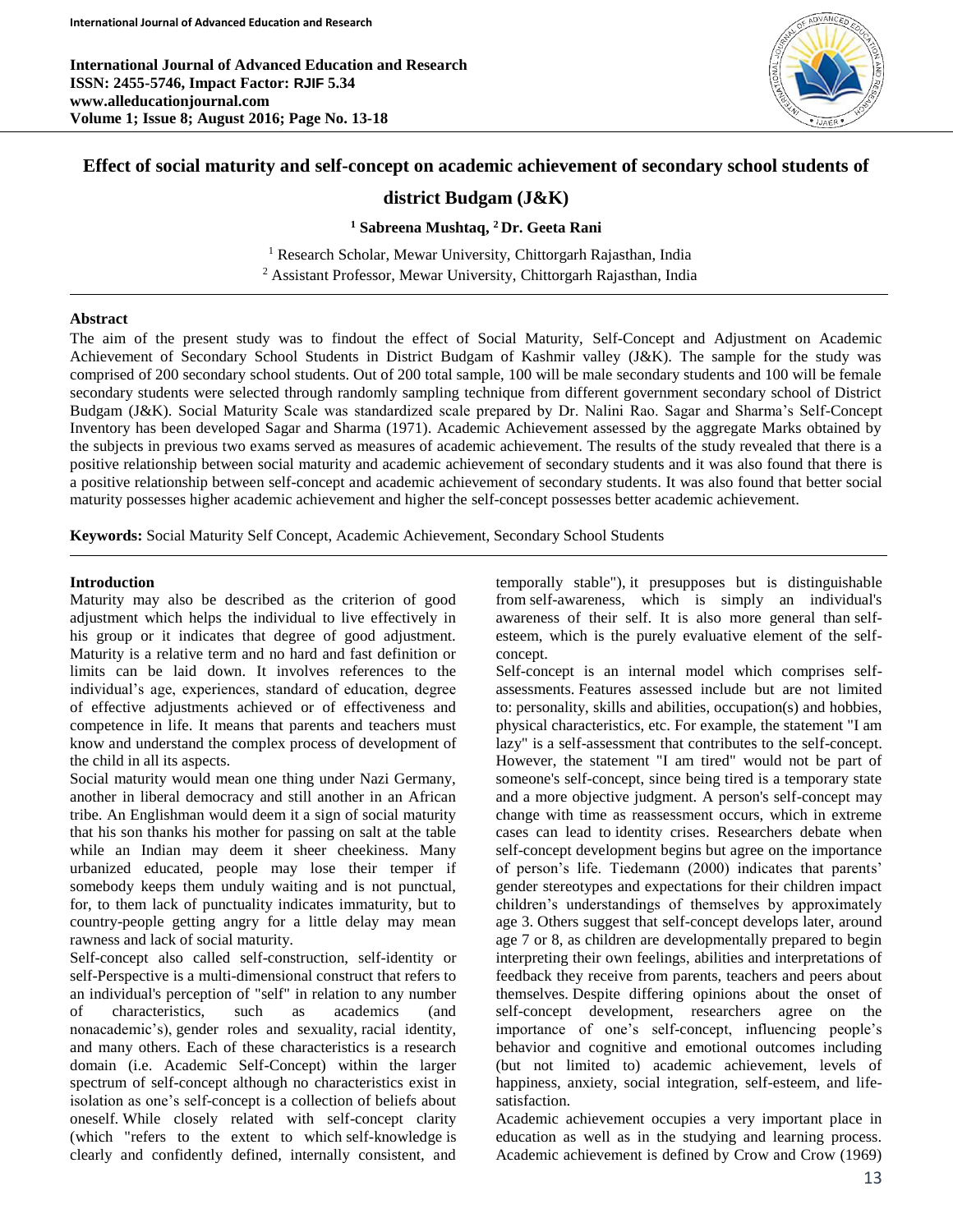as the extent to which a learner is profiting from instructions in a given area of learning i.e., achievement is reflected by the extent to which skill and knowledge has been imparted to him. Academic achievement also denotes the knowledge attained and skill developed in the school subject, usually designated by test scores.

### **Objectives of the Study**

The following objectives have been formulated for the present study:

- 1. To assess and compare the male and female secondary school students on their Social Maturity.
- 2. To assess and compare the male and female secondary school students on their Self Concept.
- 3. To compare the male and female secondary school students on their Academic Achievement.
- 4. To find out the effect of Social Maturity, Self-Concept and on Academic Achievement of Secondary School Students.

## **Hypotheses**

The following hypothesis has been formulated for the present study:

- 1. There is no significant difference between male and female secondary school students on Social Maturity.
- 2. There is no significant difference between male and female secondary school students on Self Concept.
- 3. There is no significant difference between male and female secondary school students on Academic Achievement.
- 4. There is a positive relationship between social maturity

#### **Analysis and Interpretation of the Data**

and academic achievement of secondary school teachers.

5. There is a positive relationship between self-concept and academic achievement of secondary school teachers.

### **Sample**

The sample for the study was comprised of 200 secondary school students. Out of 200 total sample, 100 will be male secondary students and 100 will be female secondary students were selected through randomly sampling technique from different government secondary school of District Budgam  $(J&K)$ .

## **Tools Used**

For the present investigation, the investigator used the following tools for collecting the data:

- **1.** *Social Maturity Scale* was standardized scale prepared by Dr. Nalini Rao. The tool has 90 items under 3 areas: a) Personal Adequacy, b) Inter-personal Adequacy and Social Adequacy.
- **2.** *Sagar and Sharma's Self-Concept Inventory* has been developed Sagar and Sharma (1971). Self-Concept refers to the sum total of the person's attitude and knowledge towards himself and evaluation of his achievements.
- **3.** *Academic Achievement* of Boys and Girls secondary students refers to the knowledge attained and skills developed in the school subjects. So, academic achievement means the achievement of students in academic subjects. For this purpose, the aggregate Marks obtained by the subjects in previous two exams served as measures of academic achievement.

| <b>Dimension</b>              | Gender | N   | Mean  | Std. Dev. | t-value | Level of Sig.      |
|-------------------------------|--------|-----|-------|-----------|---------|--------------------|
| <b>Work Orientation</b>       | Male   | 100 | 29.11 | 5.545     | 0.53    | Insignificant      |
|                               | Female | 100 | 29.55 | 6.155     |         |                    |
| Self-Direction                | Male   | 100 | 25.05 | 4.540     | 3.68    |                    |
|                               | Female | 100 | 22.84 | 3.976     |         | Sig. at 0.01 level |
|                               | Male   | 100 | 19.47 | 4.291     | 0.51    | Insignificant      |
| <b>Ability to Take Stress</b> | Female | 100 | 19.76 | 4.219     |         |                    |
|                               | Male   | 100 | 73.63 | 11.099    | 1.02    |                    |
| Personality Adequacy          | Female | 100 | 72.15 | 9.947     |         | Insignificant      |

**Table 1:** Showing the mean comparison between male and female secondary students on various dimensions of 'Personality Adequacy' of Social Maturity

The above table shows the mean comparison between male and female secondary students on various dimensions of personality adequacy of social maturity. The table indicates that there is insignificant difference between male and female secondary students on work orientation and ability to take stress dimensions of personality adequacy. However, there is a significant difference between male and female secondary students on self-direction dimension of personality adequacy

and mean favours male secondary students which implies that male secondary students have better self-direction as compared to female secondary students.

The results of the table shows that there is insignificant difference between male and female secondary students on overall score of personality adequacy, which implies that both the groups have similar level of confidence.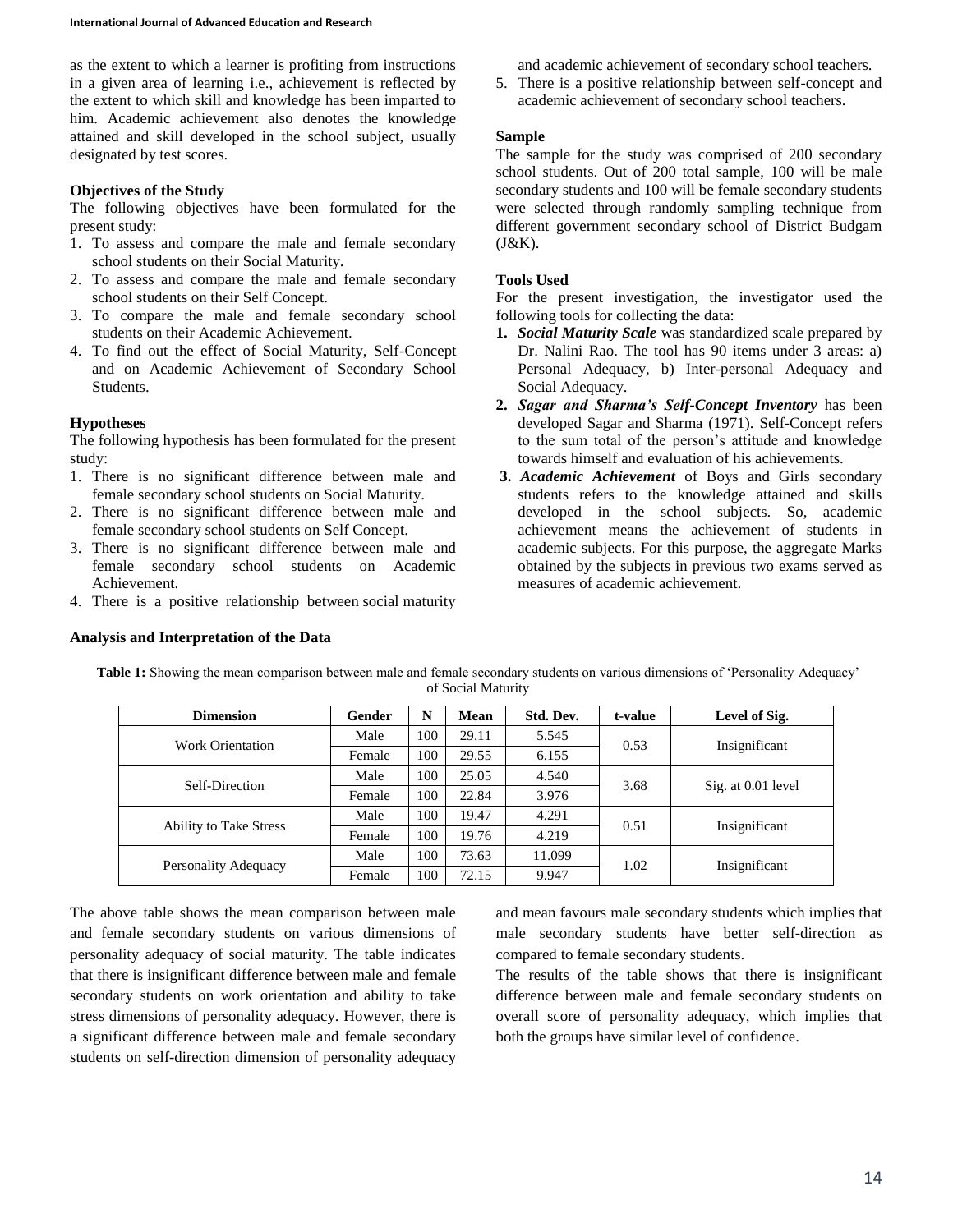| Table 2: Showing the mean comparison between male and female secondary students on various dimensions of 'Inter-Personality |                              |  |
|-----------------------------------------------------------------------------------------------------------------------------|------------------------------|--|
|                                                                                                                             | Adequacy' of Social Maturity |  |

| <b>Dimension</b>               | Gender | N   | Mean  | Std. Dev. | t-value | Level of Sig.      |
|--------------------------------|--------|-----|-------|-----------|---------|--------------------|
| Communication                  | Male   | 100 | 35.65 | 5.663     | 4.39    |                    |
|                                | Female | 100 | 32.52 | 4.534     |         | Sig. at 0.01 level |
|                                | Male   | 100 | 25.26 | 4.547     | 1.48    | Insignificant      |
| <b>Enlightened Trust</b>       | Female | 100 | 24.55 | 3.141     |         |                    |
|                                | Male   | 100 | 20.98 | 4.337     | 4.46    | Sig. at 0.01 level |
| Cooperation                    | Female | 100 | 23.48 | 3.535     |         |                    |
|                                | Male   | 100 | 81.89 | 10.123    | 1.09    |                    |
| <b>Inter-Personal Adequacy</b> | Female | 100 | 80.55 | 7.161     |         | Insignificant      |

The above table shows the mean comparison between male and female secondary students on various dimensions of inter-personality adequacy of social maturity. The table shows that there is a significant difference between male and female secondary students on communication dimension of inter-personality adequacy of social maturity and mean faviours male secondary students which indicates that male secondary students have better communication as compared to female secondary students. The table shows that there is insignificant difference between male and female secondary students on enlightened trust dimension of inter-personality adequacy, however there is found significant difference between male and female secondary students on cooperation dimension of inter-personality adequacy of social maturity and mean favours female secondary students, which depicts that female secondary students have better cooperation as compared to male secondary students.

The table further shows that there is insignificant difference between male and female secondary students on overall score of inter-personal adequacy dimension of social maturity, which indicates that both the groups have similar level of confidence.

**Table 3:** Showing the mean comparison between male and female secondary students on various dimensions of 'Social Adequacy' of Social Maturity

| <b>Dimension</b>          | Gender | N   | Mean   | Std. Dev. | t-value | Level of Sig.      |
|---------------------------|--------|-----|--------|-----------|---------|--------------------|
| Social Commitment         | Male   | 100 | 32.05  | 5.026     | 11.02   | Sig. at 0.01 level |
|                           | Female | 100 | 39.61  | 4.682     |         |                    |
|                           | Male   | 100 | 29.03  | 4.116     | 5.96    |                    |
| Social Tolerance          | Female | 100 | 32.96  | 5.146     |         | Sig. at 0.01 level |
| <b>Openness to Change</b> | Male   | 100 | 23.55  | 3.817     |         | Sig. at 0.01 level |
|                           | Female | 100 | 31.16  | 3.941     | 13.87   |                    |
|                           | Male   | 100 | 84.63  | 8.252     | 13.45   | Sig. at 0.01 level |
| Social Adequacy           | Female | 100 | 103.73 | 11.554    |         |                    |

The above table shows the mean comparison between male and female secondary students on various dimensions of social adequacy of social maturity. The table shows that there is a significant difference between male and female secondary students on social commitment dimension of social adequacy of social maturity and mean favours female secondary students which indicate that female secondary students have better social commitment as compared to male secondary students. The table shows that there is a significant difference between male and female secondary students on social tolerance dimension of social adequacy of social maturity and mean favours female secondary students which indicate that female secondary students have better social tolerance as compared to male secondary students. The table shows that there is a significant difference between male and female secondary students on openness to change dimension of social adequacy of social maturity and mean favours female secondary students which indicates that female secondary students have better openness to change as compared to male secondary students.

The table further shows that there is a significant difference between male and female secondary students on overall score of social adequacy dimension of social maturity and mean favours female secondary students which indicates that female secondary students have better social adequacy as compared to male secondary students.

**Table 4:** Showing the mean comparison between male and female secondary students on overall score of Social Maturity

| Gender | - - | Mean   | Std. Dev. | t-value  | Level of Sig.      |
|--------|-----|--------|-----------|----------|--------------------|
| Male   | 100 | 240.15 | 23.107    | 515      | Sig. at 0.01 level |
| Female | 100 | 256.43 | 21.526    | <u>.</u> |                    |

The above table shows the mean comparison between male and female secondary students on overall score of social maturity. The result of the table shows that there is a significant difference between male and female secondary students on overall score of social maturity. However the mean favours female secondary students which depicts that female secondary students have better social maturity as compared to male secondary students. *On the basis of the above results, our hypothesis No.1, which reads as, "There is no significant difference between male and female secondary school students on Social Maturity" stands rejected.*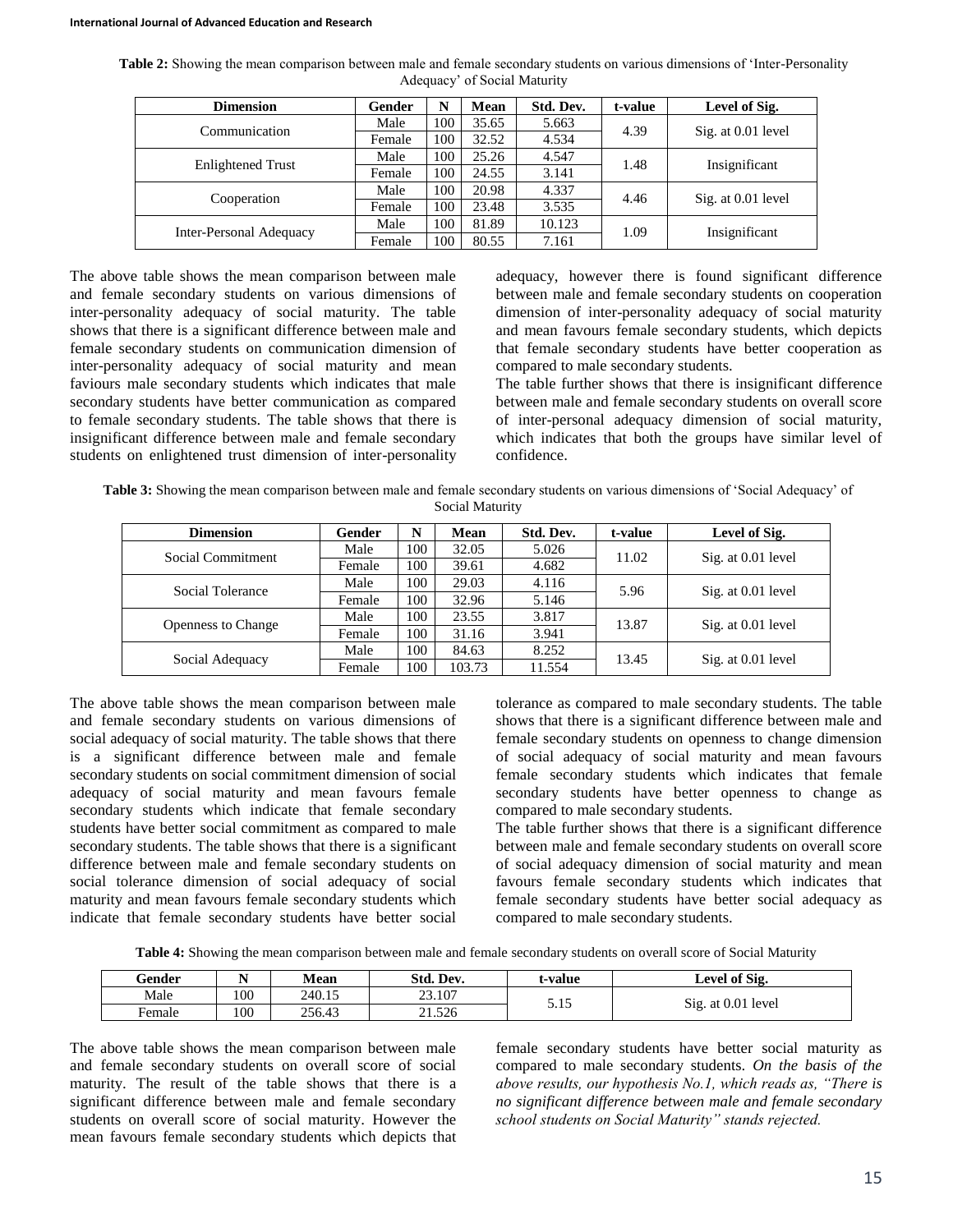**Table 5:** Showing the mean comparison between male and female secondary students on 'Real-Self' dimension of Self Concept

| Gender |     | Mean                     | Std. Dev. | t-value | Level of Sig. |
|--------|-----|--------------------------|-----------|---------|---------------|
| Male   | 100 | 242.72                   | 34.798    | 1.89    | $\sim$        |
| Female | 100 | . 57<br>251<br>ر ب<br>ر_ | 33.489    |         | Insignificant |

The above table shows the mean comparison between male and female secondary students on 'Real-Self' dimension of Self Concept**.** The results of the table depicts that there is a significant difference between male and female secondary

students on their real-self dimension of self-concept. However, the mean favous female secondary student which implies that female secondary students have high real-self dimension as compared to male secondary students.

**Table 6:** Showing the mean comparison between male and female secondary students on 'Ideal-Self' dimension of Self Concept

| Gender      |     | <b>Mean</b> | Std. Dev. | t-value | Level of Sig.      |
|-------------|-----|-------------|-----------|---------|--------------------|
| Male        | 100 | 252.04      | 40.721    |         |                    |
| -<br>Female | 100 | 270.38      | 35.940    | 3.38    | Sig. at 0.01 level |

The above table shows the mean comparison between male and female secondary students on 'ideal-Self' dimension of Self Concept**.** The results of the table depicts that there is a significant difference between male and female secondary

students on their ideal-self dimension of self-concept. However, the mean favous female secondary student which implies that female secondary students have high ideal-self dimension as compared to male secondary students.

**Table 7:** Showing the mean comparison between male and female secondary students on overall score of Self Concept

| Gender | N  | Mean   | Std. Dev. | t-value | Level of Sig.      |
|--------|----|--------|-----------|---------|--------------------|
| Male   | 00 | 494.76 | 65.435    | 3.08    |                    |
| Female | 00 | 521.95 | 59.165    |         | Sig. at 0.01 level |

The above table shows the mean comparison between male and female secondary students on overall score of Self Concept**.** The results of the table depicts that there is a significant difference between male and female secondary students on their self-concept. However, the mean favous female secondary student which implies that female

secondary students have high self-concept as compared to male secondary students. *On the basis of the above results, our hypothesis No.2, which reads as, "There is no significant difference between male and female secondary school students on Self Concept" stands rejected.* 

**Table 8:** Showing the mean comparison between male and female secondary students on their Academic Achievement

| Gender | N   | <b>Mean</b> | Std. Dev. | t-value  | Level of Sig.      |
|--------|-----|-------------|-----------|----------|--------------------|
| Male   | 100 | 63.20       | 1.49      | າ າເ     |                    |
| Female | 100 | 66.53       | 9.29      | ت کے ویک | Sig. at 0.05 level |

The above table shows the mean comparison between male and female secondary students on their academic achievement. The result of the table shows that there is a significant difference between male and female secondary students on their academic achievement. However, the mean favours female secondary students which depicts that female secondary students have better academic performance as compared to male secondary students. *On the basis of above results our hypothesis No. 4, which reads as "There is no significant difference between male and female secondary school students on Academic Achievement" stands rejected.* 

**Table: 9:** Showing the co-efficient of correlation between social maturity and academic achievement among secondary school students

| <b>Variables</b>                              | r    | Level of Sig.      |
|-----------------------------------------------|------|--------------------|
| Social Maturity<br>Vs<br>Academic Achievement | 0.74 | Sig. at 0.01 level |

The above table shows the co-efficient of correlation between social maturity and academic achievement among secondary school students. The results of the table show that there is a positive relationship between social maturity and academic achievement on secondary students and the level of significance is at 0.01 level. Therefore the results depicts that better social maturity possess higher academic achievement. *On the basis of the above results, our hypothesis No. 5, which reads as "There is a positive relationship between social maturity and academic achievement of secondary school students", stands accepted.* 

**Table: 10:** Showing the co-efficient of correlation between selfconcept and academic achievement among secondary school students

| <b>Variables</b>     | r    | Level of Sig.      |
|----------------------|------|--------------------|
| Self-Concept<br>Vs   | 0.53 |                    |
| Academic Achievement |      | Sig. at 0.05 level |

The above table shows the co-efficient of correlation between self-concept and academic achievement among secondary school students. The results of the table show that there is a positive relationship between self-concept and academic achievement on secondary students and the level of significance is at 0.05 level. Therefore the results depicts that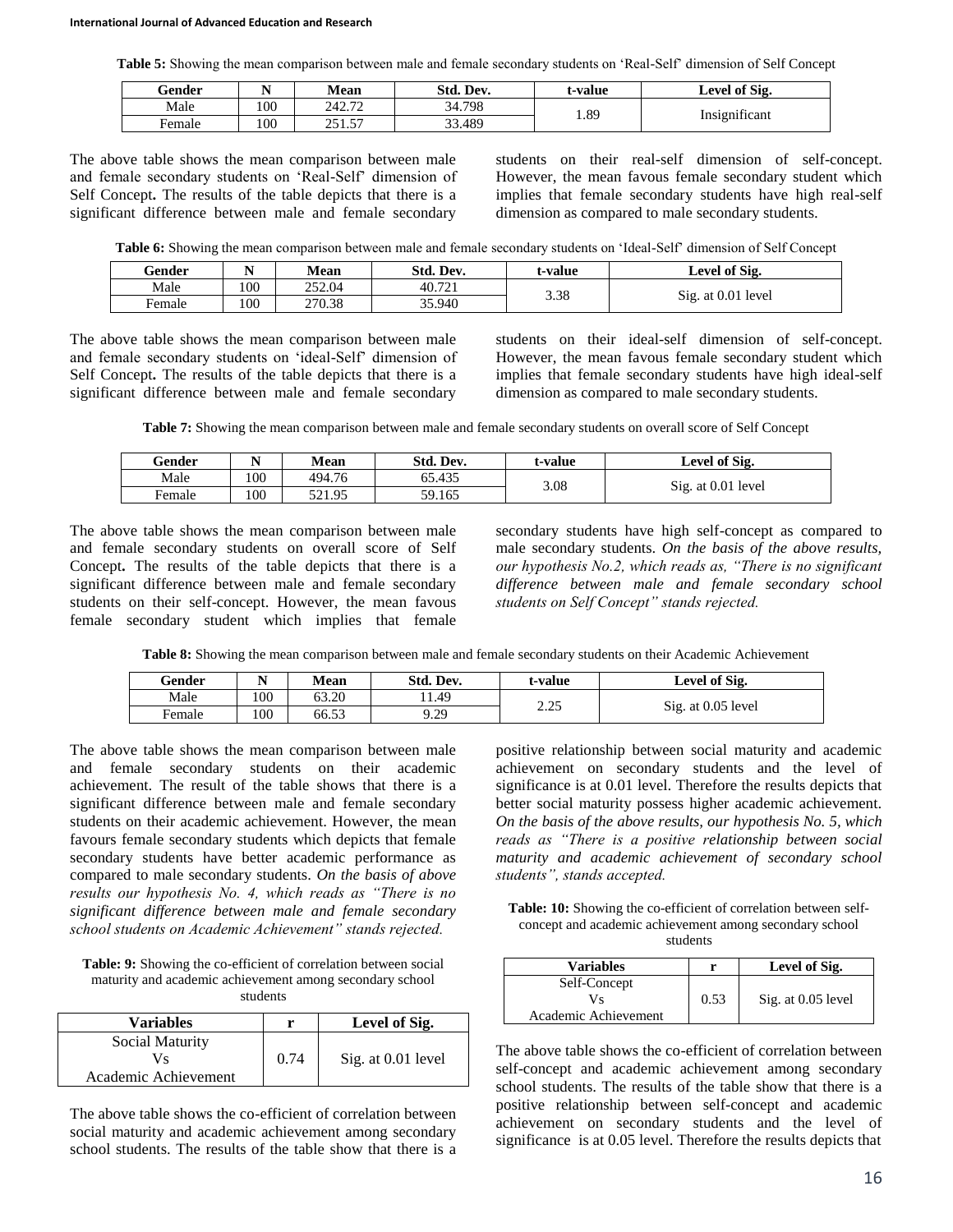higher the self-concept possess better academic achievement. *On the basis of the above results, our hypothesis No. 6, which reads as "There is a positive relationship between selfconcept and academic achievement of secondary school students", stands accepted.* 

#### **Conclusion**

The following have been putforth for the present study:

- It was found that there is insignificant difference between male and female secondary students on work orientation and ability to take stress dimensions of personality adequacy. It was found that there is a significant difference between male and female secondary students on self-direction dimension of personality adequacy. It was found that male secondary students have better selfdirection as compared to female secondary students.
- It was found that there is insignificant difference between male and female secondary students on overall score of personality adequacy, which implies that both the groups have similar level of confidence. It was found that there is a significant difference between male and female secondary students on communication dimension of interpersonality adequacy of social maturity. It was found that male secondary students have better communication as compared to female secondary students. It was found that there is insignificant difference between male and female secondary students on enlightened trust dimension of inter-personality adequacy
- It was found that there is found significant difference between male and female secondary students on cooperation dimension of inter-personality adequacy of social maturity. It was found that female secondary students have better cooperation as compared to male secondary students.
- It was found that there is insignificant difference between male and female secondary students on overall score of inter-personal adequacy dimension of social maturity, which indicated that both the groups have similar level of confidence. It was found that there is a significant difference between male and female secondary students on social commitment dimension of social adequacy of social maturity. It was found that female secondary students have better social commitment as compared to male secondary students.
- It was found that there is a significant difference between male and female secondary students on social tolerance dimension of social adequacy of social maturity. It was found that female secondary students have better social tolerance as compared to male secondary students. It was found that there is a significant difference between male and female secondary students on openness to change dimension of social adequacy of social maturity.
- It was found that female secondary students which indicates that female secondary students have better openness to change as compared to male secondary students. It was found that there is a significant difference between male and female secondary students on overall score of social adequacy dimension of social maturity. It was found that female secondary students have better social adequacy as compared to male secondary students. It was found that there is a significant difference between male and female secondary students on overall score of

social maturity. It was found that female secondary students have better social maturity as compared to male secondary students.

- It was found that there is a significant difference between male and female secondary students on their real-self dimension of self-concept. It was found that female secondary students have high real-self dimension as compared to male secondary students. It was found that there is a significant difference between male and female secondary students on their ideal-self dimension of selfconcept. It was found that female secondary student have high ideal-self dimension as compared to male secondary students.
- It was found that there is a significant difference between male and female secondary students on their self-concept. It was found that female secondary students have high self-concept as compared to male secondary students.
- It was found that there is a significant difference between male and female secondary students on their academic achievement. It was found that female secondary students have better academic performance as compared to male secondary students. It was found that there is a positive relationship between social maturity and academic achievement on secondary students and the level of significance is at 0.01 level. It was found that better social maturity possess higher academic achievement.
- It was found that there is a positive relationship between self-concept and academic achievement on secondary students and the level of significance is at 0.05 level. It was found that higher the self-concept possess better academic achievement.

#### **References**

- 1. Aryana Mohammad. Relationship between Self-esteem and Academic Achievement amongst Pre-University students: Journal of Applied Sciences. Asian network for Scientific Information 2010; 10(20):2474-2477, 2010
- 2. Banui Kuotsu. A study of the Value's of College Students in Nagaland in Relation to their Self-concept, fifth survey of Educational Research; New Delhi, NCERT, 1992.
- 3. Beograd DF, P-nenad G. Social Maturity of autistic children with moderate and severe mental retardation. Article in Serbian, 2001; 2(3):81-87.
- 4. Chaudhary Vineeta. Impact of academic achievement on creativity. Nainital, Uttrakhand. 2008.
- 5. Doll EA. Vineland Social Maturity Scale: Condemned Manual of Directions. Circle Pines. MN: American Guidance Service, 1965.
- 6. Hussain Akbar. Self-Concept of Physically Challenged Adolescents; Journal of the Indian Academy of Applied Psychology. 2007; 32:43-46.
- 7. Jassia. Self-Concept of male and female Higher Secondary school students in district Pulwama; M.A. Dissertation University of Kashmir, 2010.
- 8. Jihad Turki, Lama Majed Al-Qaisy. Adjustment Problems and Self-efficacy among Gifted Students in Salt Pioneer Center. Kamla-Raj, International Journal Educational Science, 2012; 4(1):1-6.
- 9. Kaur M. A study of emotional maturity of adolescents in relation to Intelligence, academic achievement and